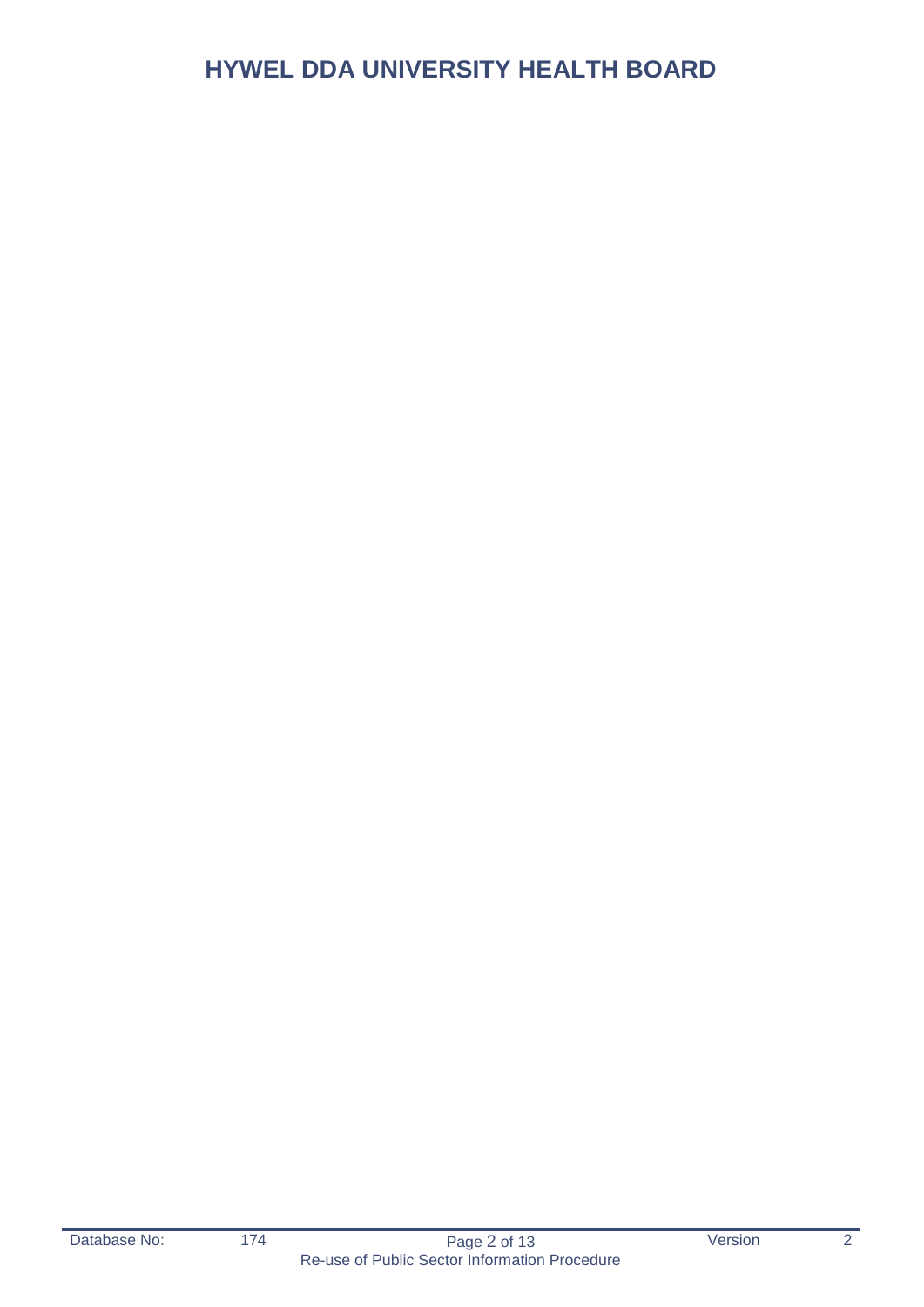| <b>Responsible</b><br><b>Officer/Author:</b> | <b>Charlotte Beare</b> |                         | <b>Job Title:</b> | <b>Corporate Governance Business</b><br>Manager |
|----------------------------------------------|------------------------|-------------------------|-------------------|-------------------------------------------------|
| <b>Contact Details:</b>                      | <b>Dept</b>            | Corporate<br>Governance | <b>Base</b>       | <b>Prince Philip Hospital</b>                   |
|                                              | <b>Tel No</b>          | 0 1824 6959             | E-mail:           | @wales.nhs.uk                                   |

| <b>Scope</b> | <b>ORGANISATION</b><br><b>WIDE</b> | <b>DIRECTORATE</b> | <b>DEPARTMENT</b><br><b>ONLY</b> | <b>COUNTY</b><br><b>ONLY</b> |  |
|--------------|------------------------------------|--------------------|----------------------------------|------------------------------|--|
|              |                                    |                    |                                  |                              |  |

|                    | Administrative/<br><b>Estates</b> | <b>Allied Health</b><br><b>Professionals</b> | Ancillary                           | Maintenance |  |
|--------------------|-----------------------------------|----------------------------------------------|-------------------------------------|-------------|--|
| <b>Staff Group</b> | <b>Medical &amp; Dental</b>       | <b>Nursing</b>                               | Scientific &<br><b>Professional</b> | Other       |  |

|                     | Please indicate the name of the individual(s)/group(s) or committee(s) involved in the<br>consultation process and state date agreement obtained. |                       |         |          |  |  |  |
|---------------------|---------------------------------------------------------------------------------------------------------------------------------------------------|-----------------------|---------|----------|--|--|--|
| <b>CONSULTATION</b> | Individual(s)                                                                                                                                     | <b>FOI Dept Leads</b> | Date(s) | 18/08/14 |  |  |  |
|                     | Group(s)                                                                                                                                          |                       | Date(s) |          |  |  |  |
|                     | <b>Committee(s)</b>                                                                                                                               | <b>IGSC</b>           | Date(s) | 18/08/14 |  |  |  |

| <b>RATIFYING AUTHORITY</b><br>(in accordance with the<br>Schedule of Delegation) |                                     | <b>KEY</b>      | <b>COMMENTS/</b>      |
|----------------------------------------------------------------------------------|-------------------------------------|-----------------|-----------------------|
| <b>NAME OF COMMITTEE</b>                                                         | $A = Approval$<br><b>Required</b>   | Date Approval   | <b>POINTS TO NOTE</b> |
|                                                                                  | $FR = Final$<br><b>Ratification</b> | <b>Obtained</b> |                       |
| <b>Integrated Governance Committee</b>                                           | FR                                  | 2.12.2014       |                       |

| <b>Date Equality Impact</b><br><b>Assessment</b><br><b>Undertaken</b>                                        | 14/08/2014 | <b>Group</b><br>completing<br><b>Equality impact</b><br>assessment | <b>Charlotte Beare &amp; Jackie Hooper</b> |
|--------------------------------------------------------------------------------------------------------------|------------|--------------------------------------------------------------------|--------------------------------------------|
| Please enter any keywords to be<br>used in the policy search system<br>to enable staff to locate this policy |            |                                                                    | Re-use, public sector information, RPSI    |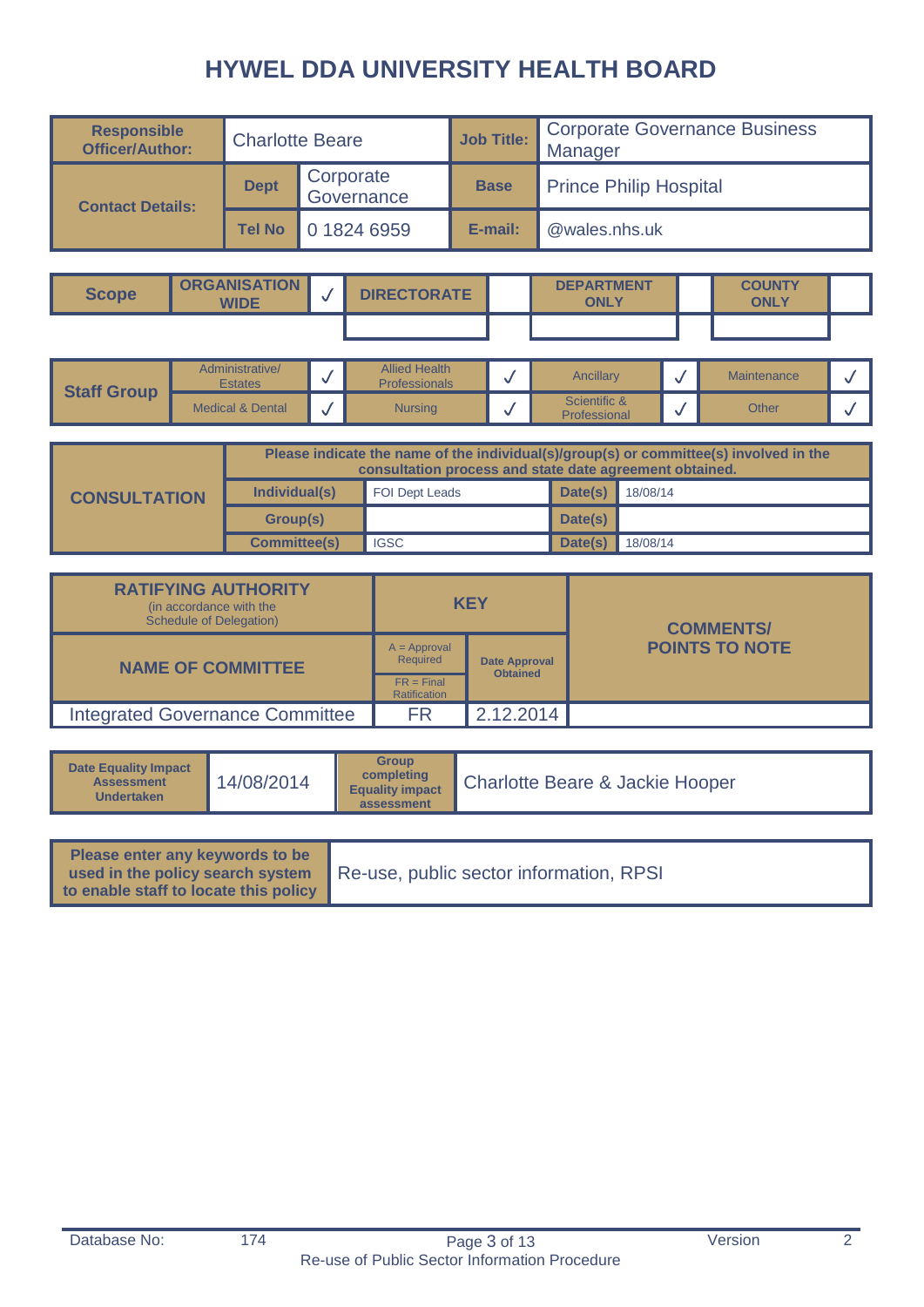|                                                                                                            | <b>Document Implementation Plan</b>                                                                                                                                   |                                 |                  |  |  |  |  |  |
|------------------------------------------------------------------------------------------------------------|-----------------------------------------------------------------------------------------------------------------------------------------------------------------------|---------------------------------|------------------|--|--|--|--|--|
| <b>How Will This Policy Be</b><br>Implemented?                                                             | The Corporate Governance Team will be responsible for implementing<br>this policy by dealing with the day to day management of requests for re-<br>use of information |                                 |                  |  |  |  |  |  |
| <b>Who Should Use The</b><br>Document?                                                                     | Staff who receive requests for re-use of public sector information and/or<br>involved in providing information to freedom of information requests                     |                                 |                  |  |  |  |  |  |
| What (if any)<br><b>Training/Financial</b><br>Implications are<br><b>Associated with this</b><br>document? | <b>None</b>                                                                                                                                                           |                                 |                  |  |  |  |  |  |
| e-bulletins<br>What are the Action<br><b>Plan/Timescales for</b><br>implementing this policy?              | <b>Action</b>                                                                                                                                                         | <b>By Whom</b>                  | <b>By When</b>   |  |  |  |  |  |
|                                                                                                            | <b>Made Active on Written Control</b><br>Document system                                                                                                              | Corporate<br>Governance<br>Team | <b>Sept 2014</b> |  |  |  |  |  |
|                                                                                                            | All staff notified via What's new/Global                                                                                                                              | Corporate<br>Governance<br>Team | <b>Sept 2014</b> |  |  |  |  |  |
|                                                                                                            |                                                                                                                                                                       |                                 |                  |  |  |  |  |  |
|                                                                                                            |                                                                                                                                                                       |                                 |                  |  |  |  |  |  |
|                                                                                                            |                                                                                                                                                                       |                                 |                  |  |  |  |  |  |
|                                                                                                            |                                                                                                                                                                       |                                 |                  |  |  |  |  |  |
|                                                                                                            |                                                                                                                                                                       |                                 |                  |  |  |  |  |  |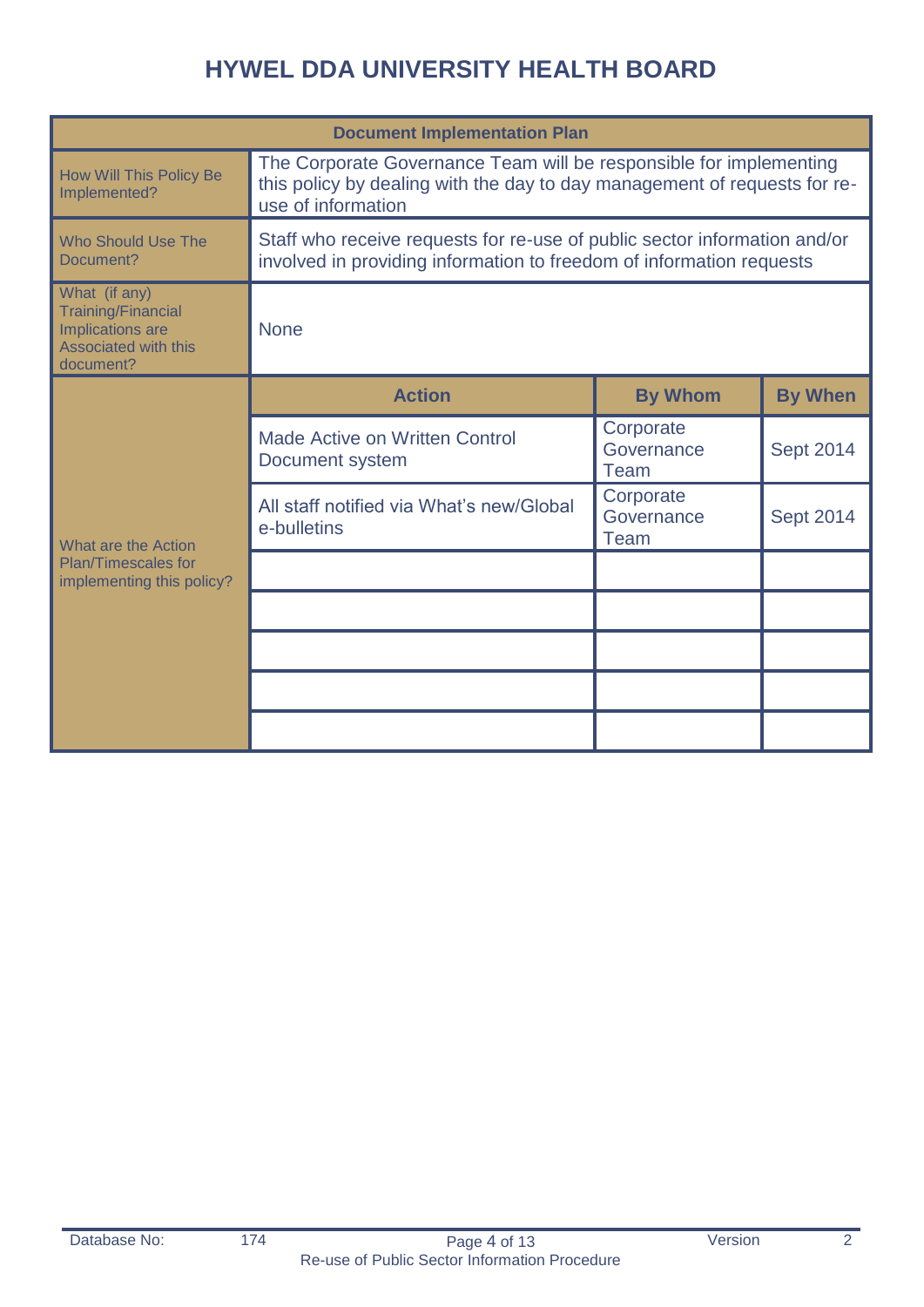# **CONTENTS**

| $\mathbf 1$ . |                                                                              |  |
|---------------|------------------------------------------------------------------------------|--|
| 2.            |                                                                              |  |
| 3.            |                                                                              |  |
| 4.            |                                                                              |  |
| 5.            |                                                                              |  |
|               |                                                                              |  |
|               | 5.1.<br>Copyright.                                                           |  |
|               | 5.2.<br>5.3.                                                                 |  |
|               | 5.4.                                                                         |  |
|               | 5.4.1.                                                                       |  |
|               | 5.4.2.                                                                       |  |
|               | 5.5.                                                                         |  |
|               | 5.6.                                                                         |  |
|               | 5.7.                                                                         |  |
|               | 5.7.1.                                                                       |  |
|               | 5.7.2.                                                                       |  |
|               | 5.7.3.                                                                       |  |
|               | 5.7.4.                                                                       |  |
|               | 5.8.                                                                         |  |
|               | 5.9.                                                                         |  |
|               | 5.10.<br>Charging                                                            |  |
|               | 5.11.                                                                        |  |
|               | 5.12.                                                                        |  |
| 6.            |                                                                              |  |
|               | 6.1.                                                                         |  |
|               | 6.2.                                                                         |  |
|               | 6.3.                                                                         |  |
|               | 6.4.                                                                         |  |
|               | 6.5.                                                                         |  |
| 7.            |                                                                              |  |
| 8.            |                                                                              |  |
| 9.            |                                                                              |  |
| 10.           |                                                                              |  |
| 11.           | <b>APPENDIX 1 - TEMPLATE COPYRIGHT NOTICES &amp; STATEMENTS UNDER OGL 12</b> |  |
|               |                                                                              |  |
|               | Online information resources (including website statements)  12<br>11.1.1.   |  |
| 12.           | 11.1.2.<br>APPENDIX 2 - TEMPLATE COPYRIGHT NOTICES & STATEMENTS FOR NON-     |  |
|               |                                                                              |  |
|               |                                                                              |  |
|               | Online information resources (including website statements)  13<br>12.1.1.   |  |
|               | 12.1.2.                                                                      |  |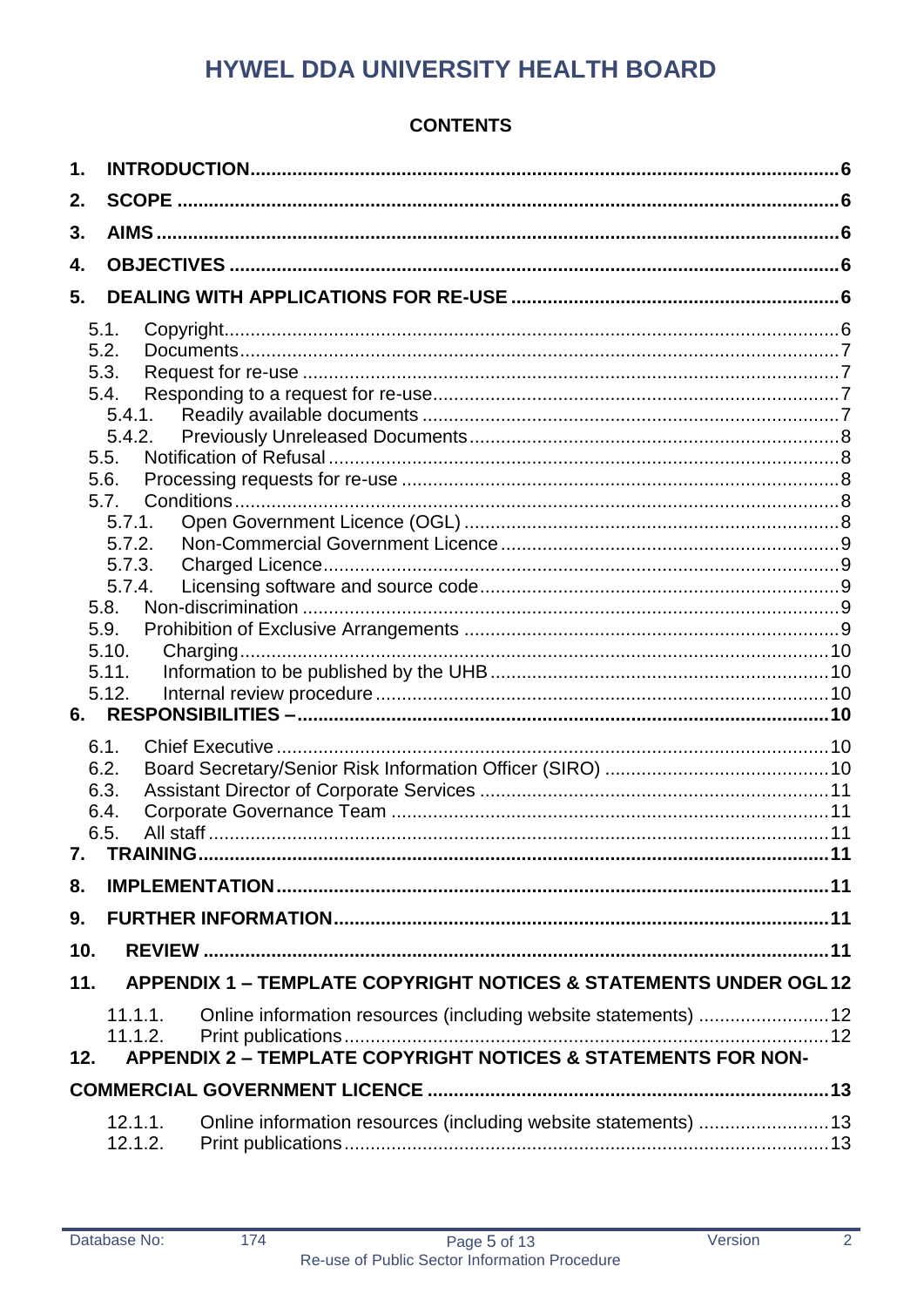# <span id="page-5-0"></span>1. **INTRODUCTION**

The purpose of this procedure is to ensure that requests for the re-use of public sector information are managed in accordance with the Re-use of Public Sector Information Regulations 2005 (the Regulations). The purpose of the Regulations is to establish a framework that provides for effective re-use of public sector information and is based on the principles of fairness, transparency, non-discrimination and consistency of application.

Most information supplied in response to information access regimes such as the Freedom of Information Act 2000 and the Environmental Information Regulations 2004 will be protected by copyright and permission to re-use it will be required as the provision of information does not confer any automatic right to re-use the information. The Regulations provide a framework for re-use of information once access has been obtained. However, the Protection of Freedoms Act 2012 which amends S102 of the Freedom of Information Act contain provisions under which certain public sector owned datasets will be reusable at the point of access by means of a specified licence.

Re-use of information occurs where information is used for a purpose other than the original purpose for which it was created by a public sector body within its public task. Re-use helps to deliver three key government priorities: public sector transparency; increased public involvement in achieving government objectives; and increased economic growth (UKGLF, 2013).

# <span id="page-5-1"></span>2. **SCOPE**

This procedure applies to:

- All employees, including permanent, temporary, contractual and agency, and Independent Members;
- Volunteers, students or any other authorised people working with or for the UHB
- Those who hold information on behalf of the UHB.

# <span id="page-5-2"></span>3. **AIMS**

This procedure is to ensure that Hywel Dda University Health Board (UHB) is compliant with the Re-use of Public Sector Information Regulations 2005.

# <span id="page-5-3"></span>4. **OBJECTIVES**

This procedure will set out the arrangements for the following:

- Dealing with applications for re-use within 20 working days in a non-discriminatory way
- To publish terms of re-use, usually in the form of a licence
- Not to enter into exclusive arrangements other than in exceptional circumstances
- To provide information about what information is available for re-use. This should be in the form of an information asset list

# <span id="page-5-4"></span>5. **DEALING WITH APPLICATIONS FOR RE-USE**

# <span id="page-5-5"></span>5.1. **Copyright**

Most information produced by the UHB is subject to copyright protection and the UHB has the right to authorise the re-use of the information it produces under UK copyright legislation. The Regulations only apply to copyright and related rights (database rights, publication rights and rights in performances). They do not apply to other intellectual property rights such as patents, trade marks and design rights.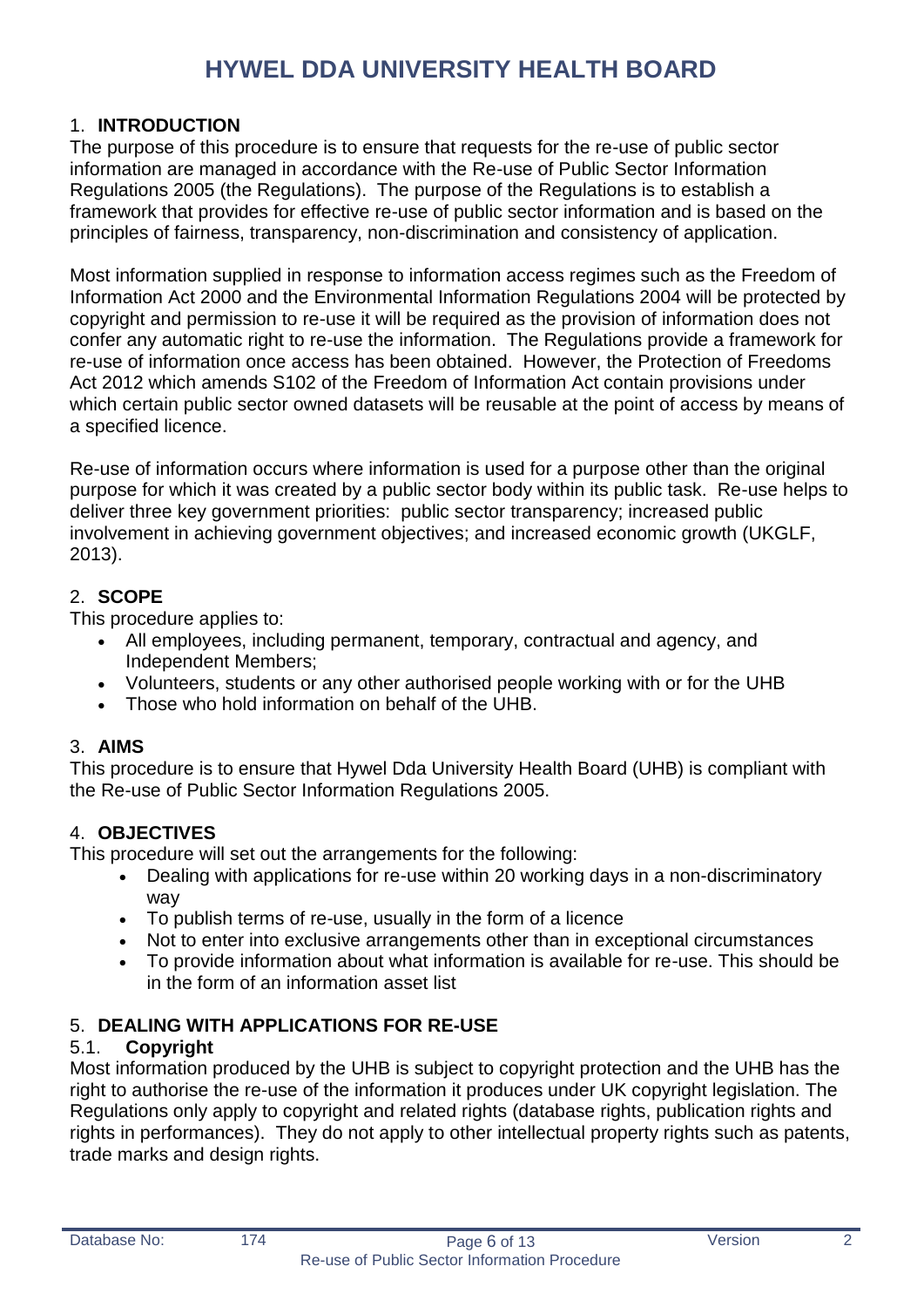# <span id="page-6-0"></span>5.2. **Documents**

All documents held by the UHB fall within the scope of the Regulations with the exception of those which:-

- fall out of the public task of the UHB
- contain content in which the relevant intellectual property rights are owned or controlled by a person or controlled by a person or organisation other than the UHB, eg photographs
- are exempt from release under the freedom of information (except where s21 applies), environmental information and any other access legislation

The Regulations define 'document' by relating it to 'content' which is information recorded in any form.

# <span id="page-6-1"></span>5.3. **Request for re-use**

The provision of information does not confer any automatic right to re-use the information. Regulation 6 state that applicants should:

- Make requests for re-use in writing, including email. Requests must be legible and usable for subsequent reference
- Provide their name and address
- Specify which documents they want to re-use
- State the purpose for which the document is to be re-used

Where the requester cannot provide the request in writing, assistance can be provided to the applicant whereby the request can be drafted and confirmed with them. Once confirmation is received, it is considered to be a written request and the UHB is obliged to respond.

Requests in Welsh and other languages will also be accepted and the Health Board will adhere to relevant equality legislation when providing information requested. (See also 5.6 below)

# <span id="page-6-2"></span>5.4. **Responding to a request for re-use**

Regulation 8 sets out how public sector bodies should respond to requests, including timescales. In response to requests for re-use, the UHB can issue one of the following responses:

- A refusal to give permission to re-use
- Supply the document to the applicant, if it has not already been supplied under access to information legislation, ie Freedom of Information.
- Offer terms and conditions for re-use, often in form of a licence

In terms of timescales, documents will fall under 2 broad categories:

# <span id="page-6-3"></span>5.4.1. Readily available documents

This covers documents which have already been made available and would include those which have already been published or are identified as being available for re-use on an asset list. These must be responded to within 20 working days.

Under the Regulations, the UHB is allowed up to 20 working days following the date of receipt of the request for re-use to finalise any license offer.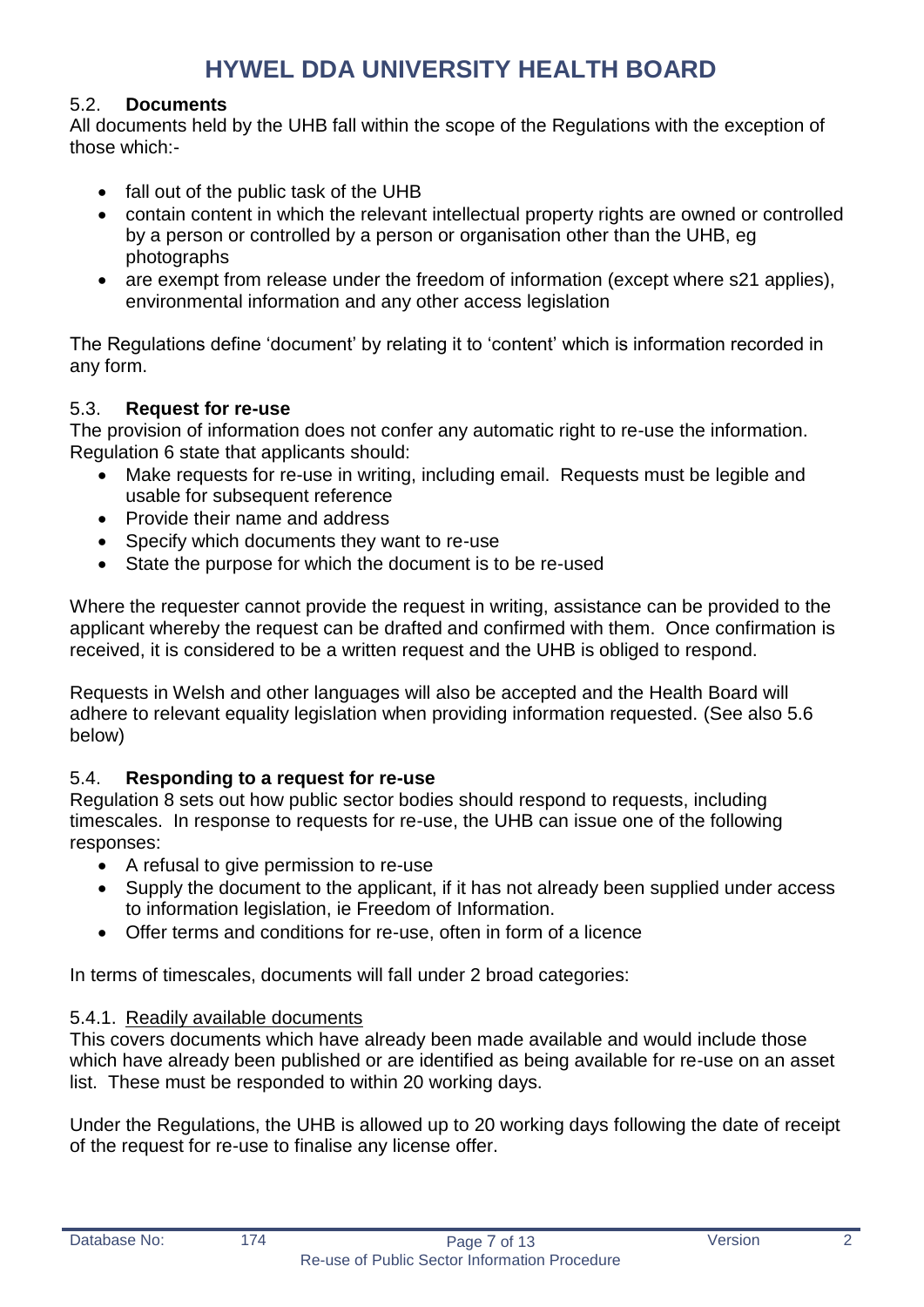### <span id="page-7-0"></span>5.4.2. Previously Unreleased Documents

This covers unpublished documents and information that has not been identified as being available for re-use. Permission for re-use is subject to access issues being resolved.

If the request for access and re-use is combined, it must be dealt with fully in terms of access to the information before a final decision on re-use can be taken. Where requests for re-use are extensive in terms of the number of documents requested, or raise complex issues, the UHB may extend the response time. However, it must be prepared to justify that the time taken to respond is reasonable. The UHB must also inform the applicant before the expiry of the 20 working days that it is unable to respond to the request within the standard time frame and provide an indication of when a response can be expected.

### <span id="page-7-1"></span>5.5. **Notification of Refusal**

Under Regulation 9, when the UHB refuses a request for re-use, it must:-

- Set out the reasons for refusal in writing
- Explain what forms of redress are open to the applicant, both internal and independent
- Where the refusal is based on the fact that copyright or other relevant intellectual property rights (IPRs) are owned by a third party, the owner must be identified (where known)
- Where the owner of the third party copyright is not known, the name of the person from whom the document was obtained should be provided (where known). If it is not known, this fact should be stated.

### <span id="page-7-2"></span>5.6. **Processing requests for re-use**

Under Regulation 10, requests for re-use should be dealt with electronically, where possible, and should take advantage of existing licensing systems that are available. However Regulation 11 does not require public bodies to make documents available in a format other than the format or language in which the document already exists (unless it has duties to do so under other legislation such as disability discrimination legislation and the Welsh Language Act). Regulation 11 also confirms there is no obligation to:

- create or adapt a document to comply with a request for re-use
- provide extracts of documents where this would entail disproportionate effort
- <span id="page-7-3"></span>continue producing a document purely for re-use by others

#### 5.7. **Conditions**

Regulation 12 allows the UHB to set conditions on the re-use of documents. Conditions should not unnecessarily restrict the way in which a document can be re-used nor should it seek to restrict competition between re-users.

Terms and conditions are set out within the licences below. There are 3 different types of licence which can be issued:-

# <span id="page-7-4"></span>5.7.1. Open Government Licence (OGL)

The [Open Government Licence](http://www.nationalarchives.gov.uk/doc/open-government-licence/version/2) is an open licencing model and tool for public sector bodies to licence the re-use of their information and data easily. It consists of a simple set of terms and conditions to which public sector bodies simply point as the relevant licence. Use of information under the OGL is free and allows information to be used and re-used for commercial and/or non-commercial purposes. Licencees are required to include an attribution statement in any use of the information. An attribution statement identifies the name, creator and date of information, and acknowledges them appropriately. It demonstrates further the source of the information and its use under the OGL. Public bodies are encouraged to use the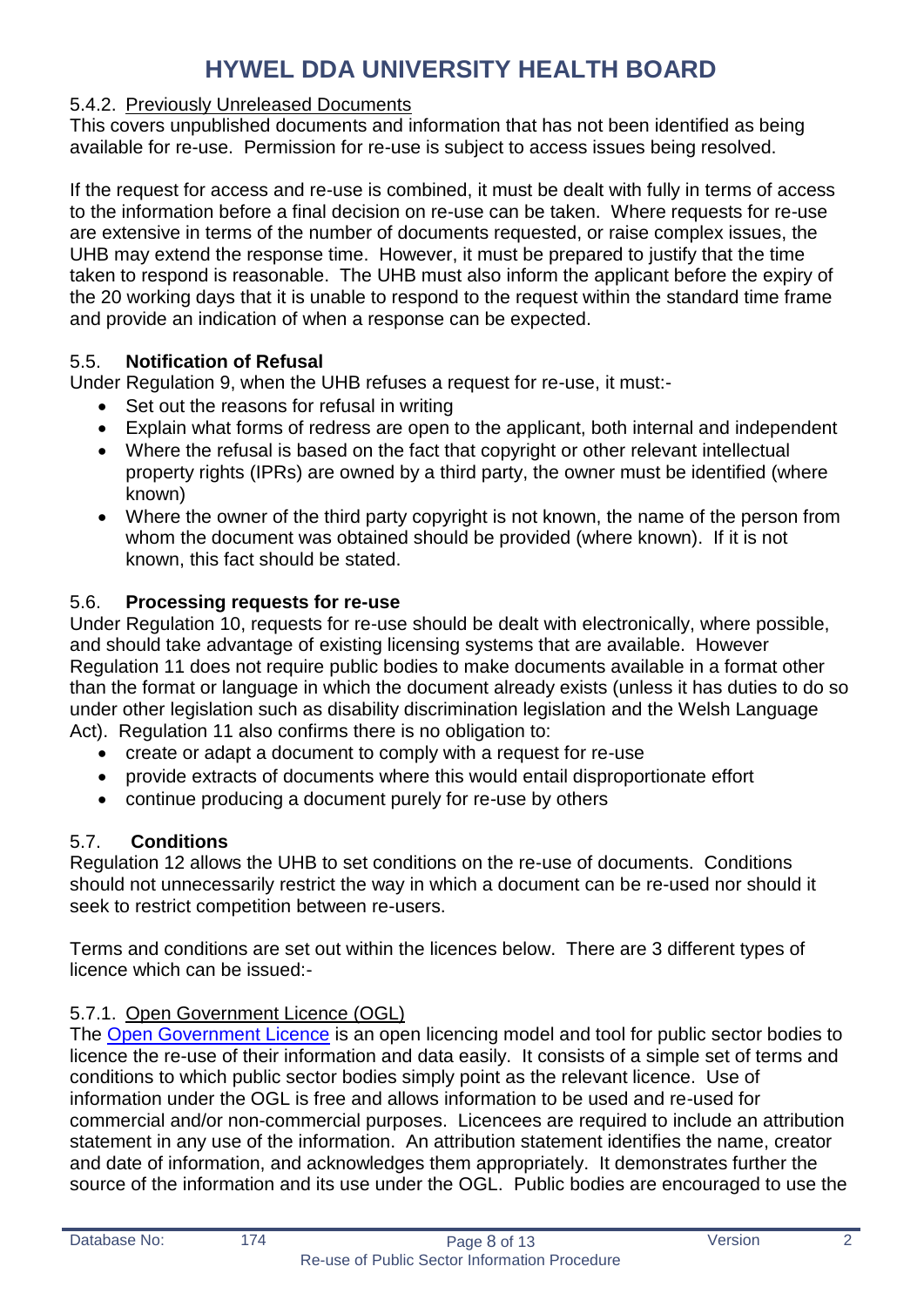OGL symbol on their websites and in publications wherever possible. Templates on how to apply the OGL to UHB on-line information resources and print publications can be found at Appendix 1.

# <span id="page-8-0"></span>5.7.2. Non-Commercial Government Licence

The default position is that public sector information should be licensed for use and re-use free of charge under the OGL. However there are specific circumstances where information may only be released for use and re-use for non-commercial purposes. The [Non-Commercial](http://www.nationalarchives.gov.uk/doc/non-commercial-government-licence/non-commercial-government-licence.htm)  [Government Licence](http://www.nationalarchives.gov.uk/doc/non-commercial-government-licence/non-commercial-government-licence.htm) has been developed to meet those circumstances. When a public sector body licenses its information under the Non-Commercial Government Licence, it should insert a visible statement asserting this and provide the Non-Commercial Government Licence URI (Uniform Resource Indicator) or URL (Uniform Resource Locator) in the information.

Templates on how to apply the Non-Commercial Government Licence to the UHB on-line information resources and print publications can be found at Appendix 2.

# <span id="page-8-1"></span>5.7.3. Charged Licence

As indicated in previous sections, public sector information should be licensed for use and reuse free of charge under the OGL. However there are circumstances where it is appropriate to charge for use and re-use. The Charged Licence is designed for use in situations such as the context of s102 of the Protections of Freedoms Act 2012. Legal advice should be sought before offering information for use and re-use where charges are made.

# <span id="page-8-2"></span>5.7.4. Licensing software and source code

The public sector produces software or source code as well as types of content such as documents and data. Software is protected by copyright and this make licensing considerations important. Many developers release their work under open source licences which enable software to be re-used freely and free of charge.

Public sector bodies that are involved in developing their own software and source code are encouraged to make them available as openly as possible. Developers may choose to release their software and source code under OGL or alternatively the Open Source Initiative maintains a list of approved [open source licences](http://opensource.org/files/garland_favicon.png) covering software and source code that can be used [\(http://opensource.org/licenses\)](http://opensource.org/licenses).

# <span id="page-8-3"></span>5.8. **Non-discrimination**

Under Regulation 13, the UHB must not discriminate in the conditions applied between applicants who re-use documents for similar purposes. The emphasis is on the use of the documents rather than the re-user. The only exception to this is where a particular user or groups of users have a statutory right to re-use material. For example, libraries, archives and educational establishments enjoy special privileges under the Copyright, Designs and Patents Act 1988, which also includes special provisions for the reproduction of material for visually impaired persons.

# <span id="page-8-4"></span>5.9. **Prohibition of Exclusive Arrangements**

Under Regulation 14, the UHB should not enter into exclusive arrangements as it prevents others from re-using the document and inhibits competition. This covers appointing publishers to publish versions of documents. An important exception to this is where a service in the public interest cannot be provided other than by means of granting an exclusive license. However the terms of the arrangement must be published and the justification regularly reviewed (at least every 3 years).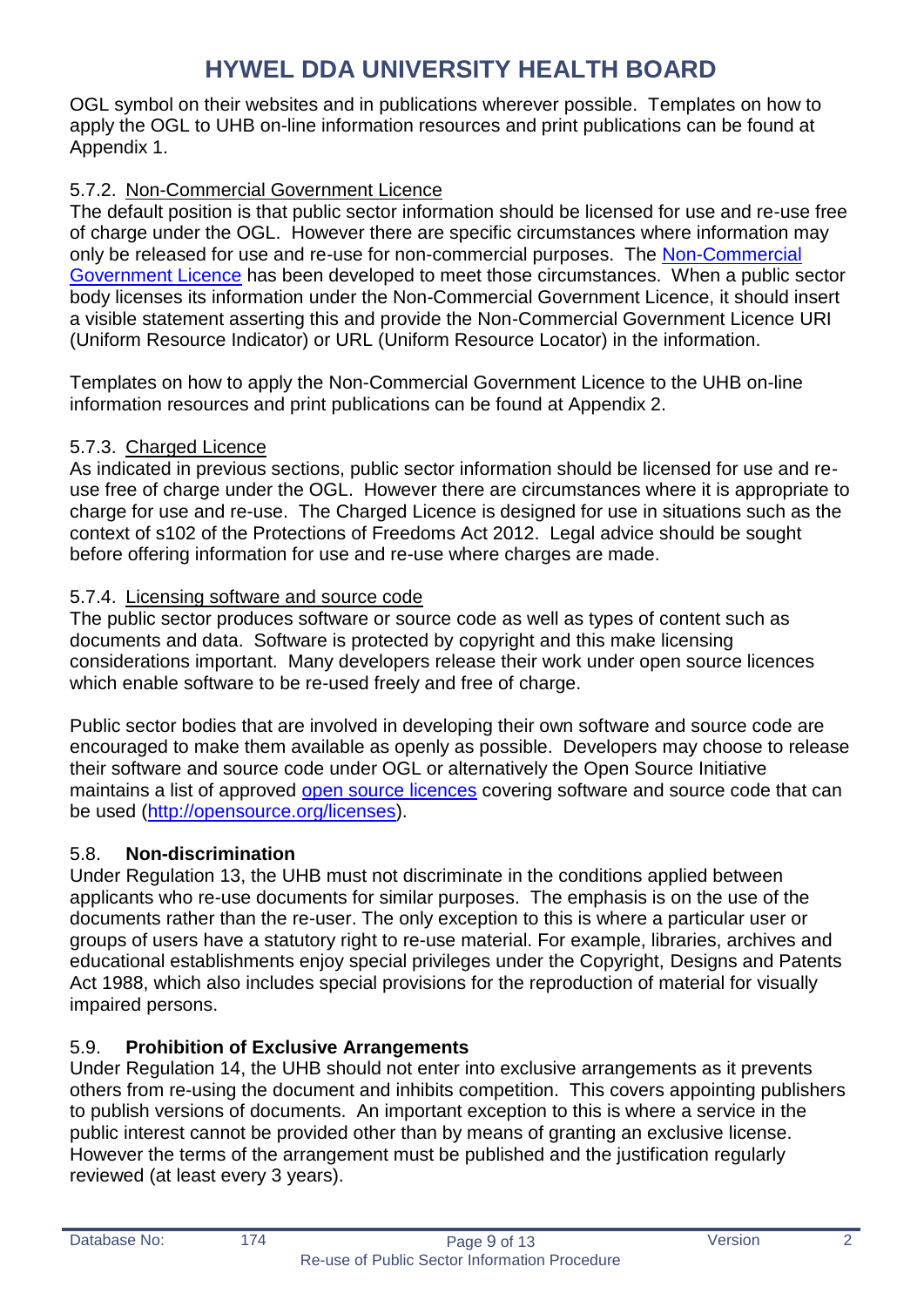# <span id="page-9-0"></span>5.10. **Charging**

Although there is no obligation on the UHB to charge for re-use, it retains the right to do so, and where a charge is made it will be noted on the UHB Publication Scheme. Under the Regulations the UHB is permitted to charge for re-use however the total income should not exceed the cost of collection, production, reproduction and dissemination of documents and a reasonable return on investment. As much of the information held by the UHB is available in digital format, the costs of allowing for re-use will often not involve any additional costs.

The UHB should be able to justify any charges that are applied for re-use and if the charge includes supplying of the document, or that it has been subject of a request under Access to Information Legislation (ie Freedom of Information Act) then the access fee should be deducted from the fee for re-use.

Nominal charges may cover basic costs relating to:

- The collection, production, reproduction an dissemination of the documents including relevant copyright work, eg, copying, printing and postage
- The cost of conversion of the information to a different format or extraction from a larger dataset

### <span id="page-9-1"></span>5.11. **Information to be published by the UHB**

Public bodies must be open, transparent and fair in processing applications for re-use. Under Regulation 16, the UHB is required to publish asset lists, standard licence terms and details of any charges, electronically where possible.

#### <span id="page-9-2"></span>5.12. **Internal review procedure**

The Regulations require that the UHB has an effective procedure to consider any complaints that arise from the application the Regulations. Regulation 17 requires that complaints are responded to 'within a reasonable time'. The UHB aims to provide a response to a complaint relating to re-use within 20 working days unless there are good reasons why this is not possible.

All complaints must be made in writing to the UHB in the first instance, providing all the relevant information. The UHB response must also be in writing clearly setting out the reasons behind its decision, within the timeframe outlined above. If the internal process fails to resolve the issue, the complainant can refer the issue to the Office of Public Sector Information at the National Archives (Further information can be found on the following link: [http://nationalarchives.gov.uk/documents/information-management/psi-complaints-](http://nationalarchives.gov.uk/documents/information-management/psi-complaints-procedure.pdf)

[procedure.pdf\)](http://nationalarchives.gov.uk/documents/information-management/psi-complaints-procedure.pdf).

# <span id="page-9-3"></span>6. **RESPONSIBILITIES –**

# <span id="page-9-4"></span>6.1. **Chief Executive**

Overall responsibility for compliance with the Regulations lies with the Chief Executive.

# <span id="page-9-5"></span>6.2. **Board Secretary/Senior Risk Information Officer (SIRO)**

The responsibility for ensuring arrangements are in place for compliance with the Regulations has been devolved to the Director of Corporate Services/Senior Risk Information Officer (SIRO).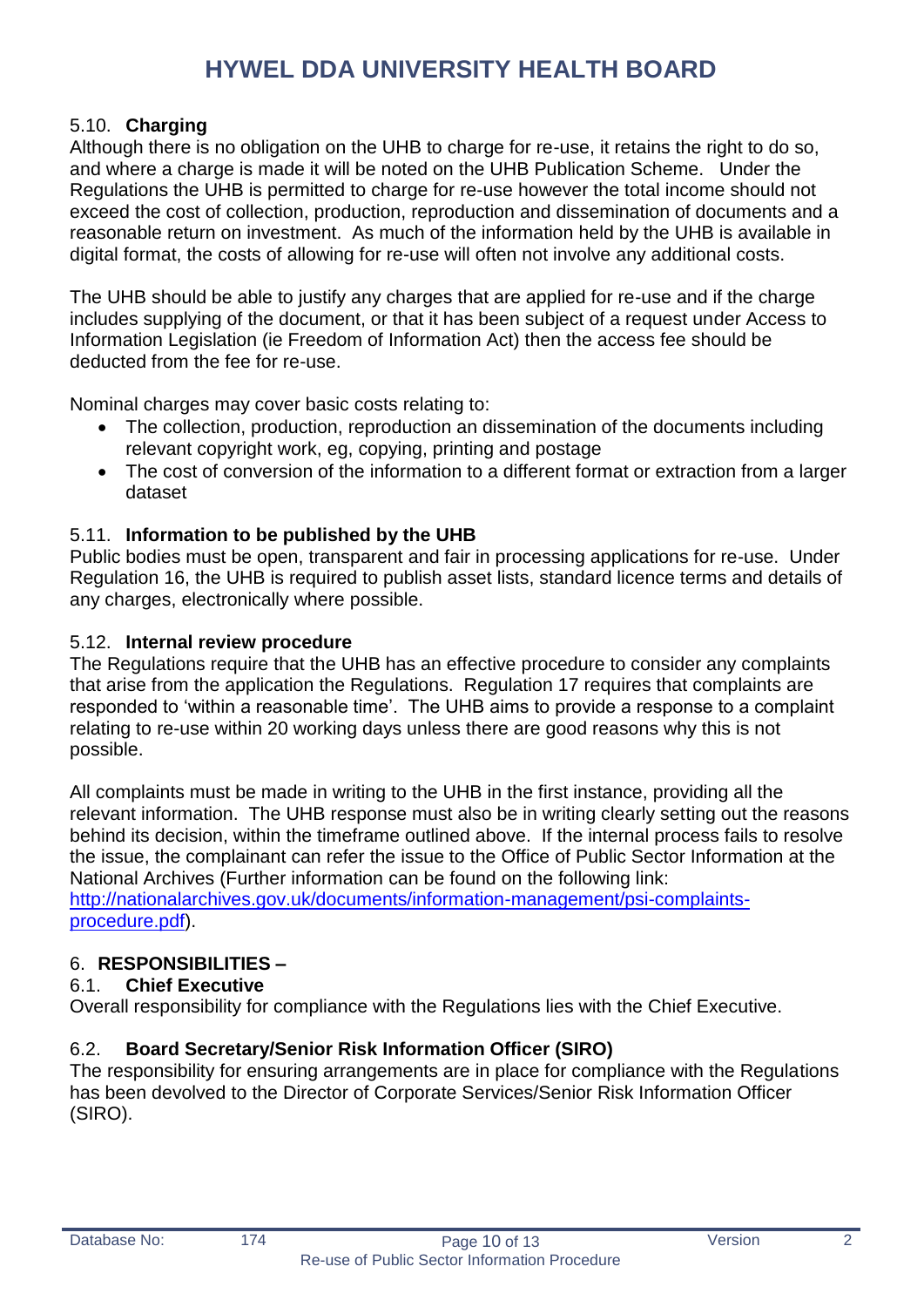# <span id="page-10-0"></span>6.3. **Assistant Director of Corporate Services**

The responsibility for ensuring that there are day to day arrangements in place for managing requests for re-use and undertaking reviews into complaints received in relation to the re-use of information lies with the Assistant Director of Corporate Governance.

### <span id="page-10-1"></span>6.4. **Corporate Governance Team**

The responsibility for the day to day management of requests for re-use and providing advice to UHB staff lies with the Corporate Governance Team. This involves developing and maintaining this policy, managing requests fro re-use, maintaining a record of requests for reuse, issuing licences and any related fees notices.

### <span id="page-10-2"></span>6.5. **All staff**

Staff are responsible for ensuring that requests for re-use are passed to the Corporate Governance Team and that documents are appropriately licensed before publication.

### <span id="page-10-3"></span>7. **TRAINING**

The Corporate Governance Team can provide advice and assistance to staff on the management of requests for re-use and licensing arrangements.

#### <span id="page-10-4"></span>8. **IMPLEMENTATION**

The Corporate Governance Team will be responsible for implementing this policy ensuring that requests for re-use are managed in accordance with the Regulations.

#### <span id="page-10-5"></span>9. **FURTHER INFORMATION**

The Re-use of Public Sector Information Regulations 2005 National Archives UK Government Licensing Framework for Public Sector Information 2013

#### <span id="page-10-6"></span>10.**REVIEW**

This Policy will be reviewed after 3 years, or sooner, as required.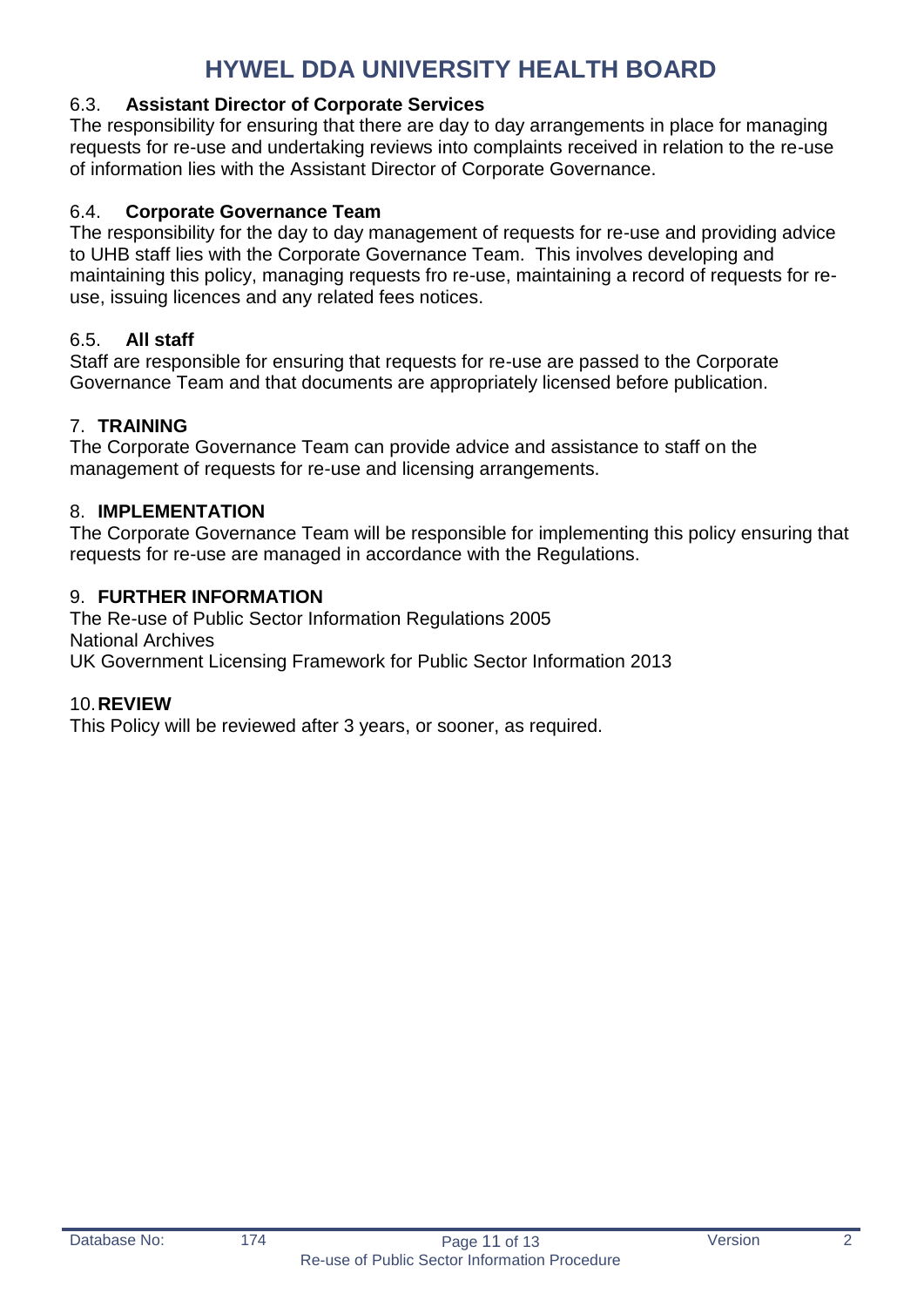# <span id="page-11-0"></span>11.**APPENDIX 1 – TEMPLATE COPYRIGHT NOTICES & STATEMENTS UNDER OGL**

### <span id="page-11-1"></span>11.1.1. Online information resources (including website statements)

© Hywel Dda University Local Health Board

This [*insert name of information resource*] is licensed under the [Open Government Licence](http://www.nationalarchives.gov.uk/doc/open-government-licence/version/2)  [2.0](http://www.nationalarchives.gov.uk/doc/open-government-licence/version/2) OGL

When you use this information under the Open Government Licence v2.0, you should include the following attribution: [*Insert name of information resource*, Hywel Dda University Local Health Board, *date of publication*], licensed under the [Open Government Licence.](http://www.nationalarchives.gov.uk/doc/open-government-licence/version/2)

### <span id="page-11-2"></span>11.1.2. Print publications

This information is licensed under the Open Government Licence v2.0. To view this licence, visit [www.nationalarchives.gov.uk/doc/open-government-licence/version/2](http://www.nationalarchives.gov.uk/doc/open-government-licence/version/2) **OCL** or write to the Information Policy Team, The National Archives, Kew, Richmond, Surrey, TW9 4DU.

Any enquiries regarding this publication should be sent to: Hywel Dda University Local Health Board, Corporate Governance Department, Springfield Block, Withybush General Hospital, Fishguard Road, Haverfordwest, SA61 2PZ.

When you use this information under the Open Government Licence v2.0, you should include the following attribution: [*Insert name of information resource*, Hywel Dda University Local Health Board, *date of publication*], licensed under the [Open Government Licence.](http://www.nationalarchives.gov.uk/doc/open-government-licence/version/2)